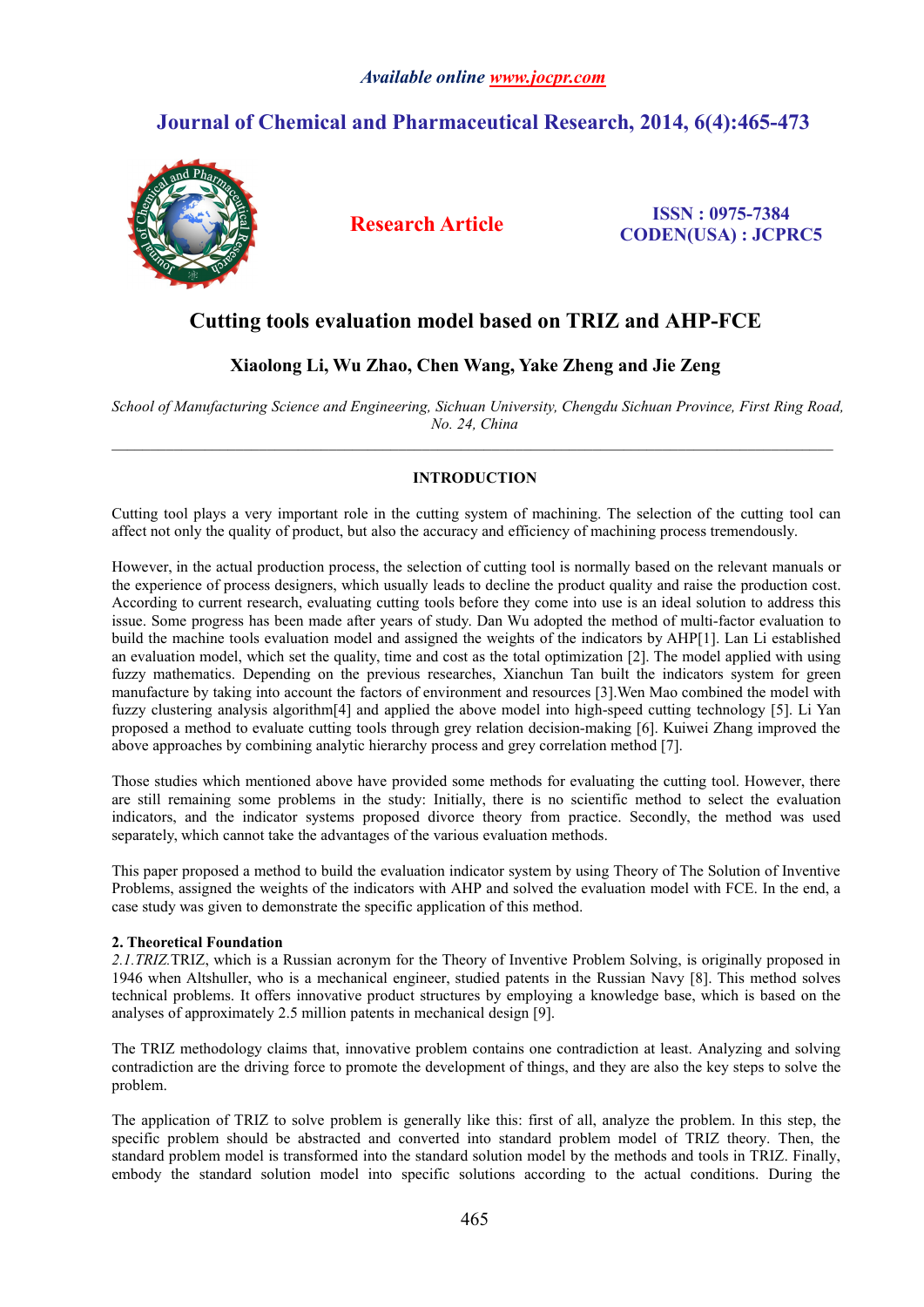transformation of the standard problem model into the standard solution model, there are three specific methods: First, engineers can find out the contradiction and solve it with the corresponding conflict resolution theory. Second, when the problem is distinct but it is unknown how to solve it, the knowledge base is a very useful tool in the model. Third, the model predicts the evolution direction of the system by technology system evolution theory, which can inspire the designer [10].In addition, the results may be unsatisfactory when the method is used just for one time, so testing the method repeatedly is recommended. The method is shown in FIGURE 1.

*\_\_\_\_\_\_\_\_\_\_\_\_\_\_\_\_\_\_\_\_\_\_\_\_\_\_\_\_\_\_\_\_\_\_\_\_\_\_\_\_\_\_\_\_\_\_\_\_\_\_\_\_\_\_\_\_\_\_\_\_\_\_\_\_\_\_\_\_\_\_\_\_\_\_\_\_\_\_*



**FIGURE 1: The method of solving problem by TRIZ**

Technical Contradiction Matrix is the most widely used tool of TRIZ. Technical contradiction means that the behaviors can lead an improvement to a certain aspect of the system while other aspects are deteriorating. Technical contradiction is often shown as a conflict between two subsystems in the system [11]. After identified the significance of contradictions, Altshuller went on to classify them into 39 parameters and 40 inventive principles that are repeatedly used in patented solutions. To display the possible technical contradiction combinations, he produced a 39 \*39 matrix and put the 40 inventive principles in the matrix according to theirfrequency of utilization. This matrix is called the Technical Contradiction Matrix [12].

Engineers can use contradiction matrix to solve innovation problem in the design process. The usage of contradiction matrix is as follows. Find the improving parameter (IP) in the first column and the avoiding degradation parameter (ADP) in the first row. And the proposed invention principles are found at the intersection of the row and column of the two parameters as shown in FIGURE2.The proposed invention principles inspire the designers to generate innovative thinking and solve the contradiction.

|                        | 2 | Avoiding<br>Degradation<br>Parameter | . | 39 |
|------------------------|---|--------------------------------------|---|----|
|                        |   |                                      |   |    |
| 2                      |   |                                      |   |    |
| .                      |   |                                      |   |    |
| Improving<br>Parameter |   | Proposed<br>Invention<br>Principle   |   |    |
|                        |   |                                      |   |    |
| 39                     |   |                                      |   |    |

**FIGURE 2: Usage of Technical Contradiction Matrix**

*2.2. Comprehensive Evaluation.* With the development of science and technology, people's view on things become more and more comprehensive. To deal with this problem, comprehensive evaluation method is proposed, which is a method which evaluates several units by multiple indicators. It is known as multivariate comprehensive evaluation method or comprehensive evaluation method in short. It is a new emerging, multidisciplinary edge crossing research field. The basic idea is evaluating things according to an indicator, which is transformed from several indicators so as to it reflects a comprehensive situation [13].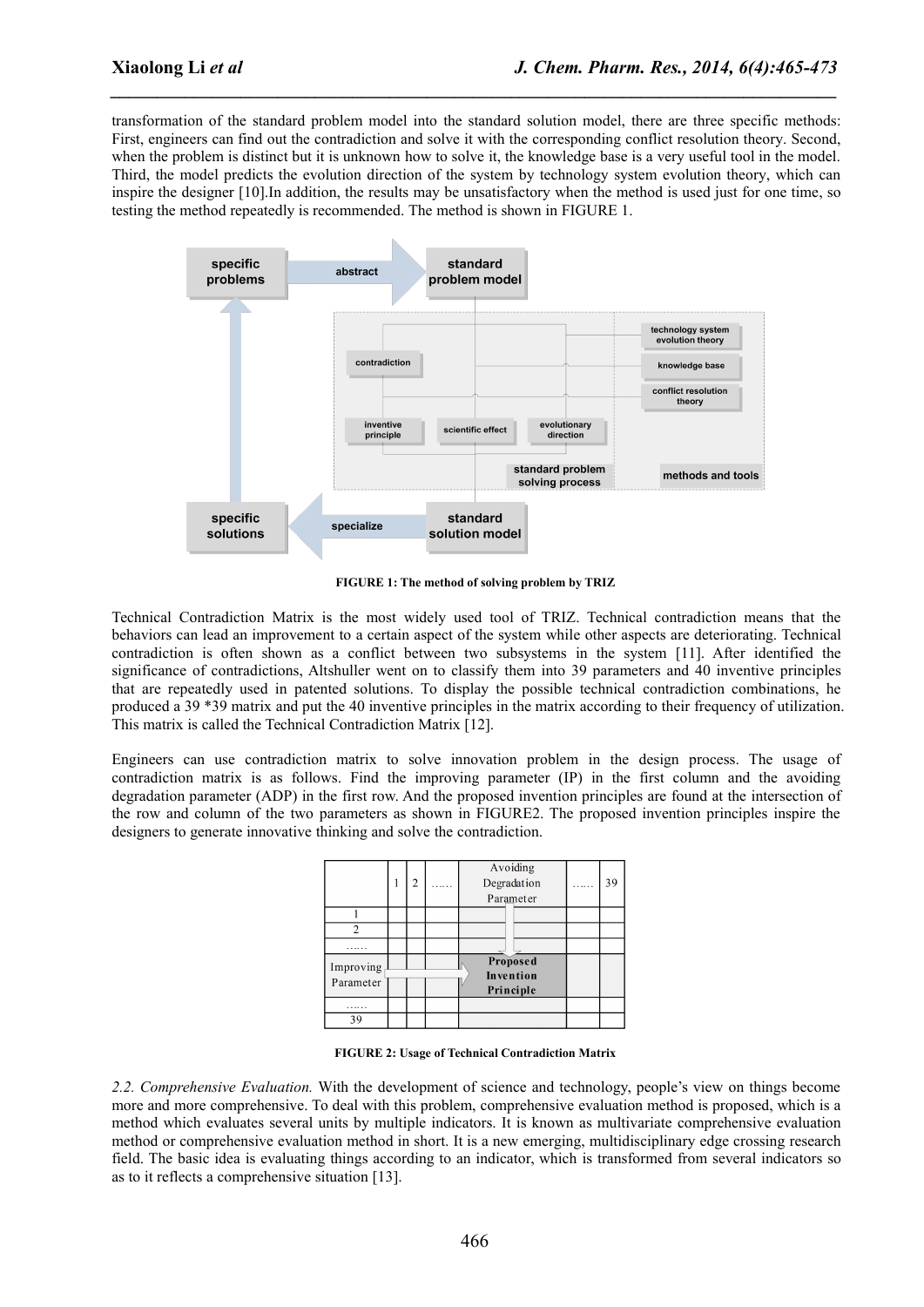There are a lot of comprehensive evaluation methods, such as analytic hierarchy process, principal component analysis, data envelopment analysis. In addition, some emerging disciplines develop rapidly, such as fuzzy mathematics, neural network, grey system theory. These disciplines are introduced into this field, forming a new comprehensive evaluation method. For different evaluation methods, the basic steps are similar. They are shown as follows. Firstly, analyze the object of evaluation and establish evaluation indicator system, next determine the weights of indicators, then build the evaluation model, and finally analyze the results of evaluation [14].

*\_\_\_\_\_\_\_\_\_\_\_\_\_\_\_\_\_\_\_\_\_\_\_\_\_\_\_\_\_\_\_\_\_\_\_\_\_\_\_\_\_\_\_\_\_\_\_\_\_\_\_\_\_\_\_\_\_\_\_\_\_\_\_\_\_\_\_\_\_\_\_\_\_\_\_\_\_\_*

In recent years, researchers in domestic and abroad have done a lot of researches on the comprehensive evaluation method. However, there are still some problems. This paper mainly considers the following two points: First, the evaluation methods are often used individually, and research on the application of integrated evaluation method is rare. Second, there is a gap between theory and practice, mainly in the process of indicator selection.

*2.2.1.Analytic Hierarchy Process.*AHP, which is a method proposed by Saaty in the nineteen seventies, compares and sorts the alternative proposals, when dealing with the complex decision problem [15].

AHP is one of the most widely used comprehensive evaluation methods, especially in the selection of multi criteria evaluation. It can reflect the contradictions of system expressly and guide the designers directly [16]. AHP methodizes and hierarchizes the problem by analyzing the factors and their correlation contained in complex systems. The main idea is demonstrated as follows. Decompose, analyze, compare, and synthetize. It is showed as follows. First it constructs a hierarchy structure model, and then carries out an inter-comparison between the elements in each level, obtains the relative important degree of comparative scale and establish judgment matrix. And then calculate the eigenvector corresponding to the maximum eigen value, which is the relative importance of each factor to the upper level factor. Instead of the traditional artificial weighting method, the weights are set up in a more scientific way [17].

*2.2.2. Fuzzy Comprehensive Evaluation Method.* In the objective world, it is difficult to describe something, whose definition is not clear, by a simple mathematical method. In order to solve this problem, I. A. Zaden, an American scholar, established the fuzzy set theory in the 60s of this century, which has been widely used in various fields [18]. FCE is an application of fuzzy set theory, which can provide some comprehensive evaluation methods for actual problems. More specifically, FCE is a method based on the fuzzy set theory, which can turn some blurred and indistinct factors into quantitative factors, and evaluate objects from multiple indicators according to the grade of membership. It is an excellent tool deal with the vagueness and uncertainty in practical problem.

### **3.The Proposed Approach**

This paper analyzed the currently existing cutting tools evaluation model and selects the appropriate evaluation indicators with TRIZ, established the indicators system, built and solves the model through combining APH and FCE. TRIZ is used to remove the gap between theory and practice in the research of comprehensive evaluation method. The combining of AHP and FCE can utilize their respective advantages: AHP is used to determine the weights, it is more scientific and easier to be operated and the mathematical model based on FCE can deal with the vagueness and uncertainty in cutting tools selection. The solving flow path is shown asFIGURE3.



**FIGURE3:Problem solving flow path**

*3.1. Analyze System.* To analyze the system, the production range and batch of the company should be explicated. The scale and technical level are also important factors, which determine the level of the collection, organization and analysis of the data. In addition, the mainly users crowd of the system needs to be clarified, which decides the complexity of the utilization and reliability of the information.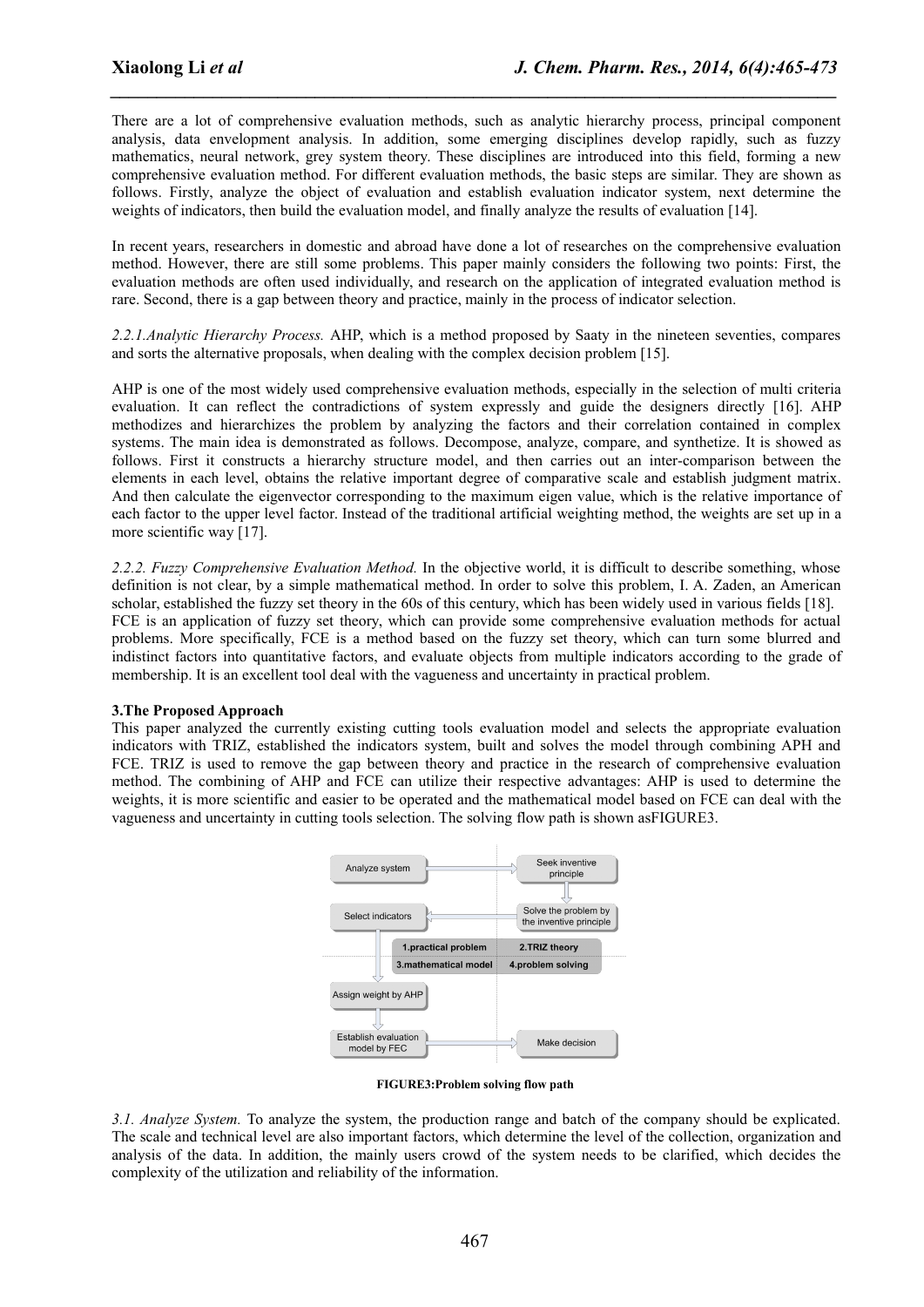The specific situation of this factory is shown as follows.The main production object is turbine, so the range of the component size and batch is quite wide, and the product stages of the factory differ greatly, which range from the development of new products to volume-produce of mature products. Moreover, the number of cutting tools in this factory is too large to analyze and measure, but there is some information of the cutting tools in the ERP system. Additionally, the process designers are the mainly evaluators of the cutting tools.

*\_\_\_\_\_\_\_\_\_\_\_\_\_\_\_\_\_\_\_\_\_\_\_\_\_\_\_\_\_\_\_\_\_\_\_\_\_\_\_\_\_\_\_\_\_\_\_\_\_\_\_\_\_\_\_\_\_\_\_\_\_\_\_\_\_\_\_\_\_\_\_\_\_\_\_\_\_\_*

Judging from the above analysis of the cutting tools evaluation system, itgets the following conclusions.Evaluation indicators should guarantee the objectivity and reliability of the result and reduce the complexityto measure. In addition, the system should have the ability to deal with various situations, such asdifferentbatches and production stages.

The model describes the system using the following technical factors shown in TABLE 1.After finding the improving parametersin the first column, the avoiding degradation parametersin the first row, the proposed invention principle can be found at the intersection of the row and column of the two parameters in the contradiction matrix.

#### **TABLE1: Technical factors**

| No. | <b>Inventive Principles</b>    |
|-----|--------------------------------|
| 24  | operating efficiency           |
| 26  | time wasting                   |
| 32  | adaptability                   |
| 33  | compatibility and connectivity |
| 34  | utilization convenience        |
| 35  | reliability                    |
| 36  | ease maintenance               |
| 47  | difficulty of measurement      |
| 48  | accuracy of measurement        |

Seek for the common technical parameters mentioned before, the following inventive principleswere chosen to guide the establishment of the indicator system.

Extraction: Extract the indicators whichare hard to be measured or have little influence on the evaluation result, so the indicators which are easier to be measured and more critical are selected.

Combination: Although different indicators have different influence on the result, but some indicators which have the same dimension, function and importancecan be combined to reduce the complexity of the indicator system.

Dynamic property: It is reasonable to adjust each indicator and their weightsto evaluate the cutting tools exactly in each different production situation.

*3.2 Select Indicators by TRIZ.*The indicators should be selected by the inventive principle which mentioned above.

In the currentresearches, cutting tools evaluation model includes many factors, such as: function parameter, motion parameter, manufacture parameter, installation parameters, surface treatment, heat treatment, usability, economic [19]. Although these indicators are reasonable, there still exist some problems: They are difficult to be measured, the application range islimited and the adaptability is poor. This paper establishedan indicator system according to the following methods with the help of TRIZ.

When establishing the first level indicators, the dynamic property principle is used. In the experimental and developing stage, the key point is the quality of the products and whether the cutting tools can be used, anddesigners don't care much about the time, cost, environmental effectiveness and operability. After starting mass production, a company should take into account the efficiency, economy and environment, etc. Applying the dynamic method for the assignment of the weightsof the first grade indicators can lead to a more practical result. Therefore, machining quality, machining requirement and machining influence are selected as the first level indicators.

When establishing the second level indicators of machining quality, the extraction principle is used.For instance, in the traditional evaluation of the cutting tools' material, designers should take the hardness, strength, toughness, heat resistance, thermophysical characteristic, thermal shock resistance, cohesiveness resistance, chemical stability and so on into account [20]. However, in the actual evaluation process, it is difficult to measure and analyzeall above indicators. On the other hand, the influence of the various indicators of machining process is very complex, sothere is noreliable and general method whichevaluates cutting tools materials with these indicators. Therefore, the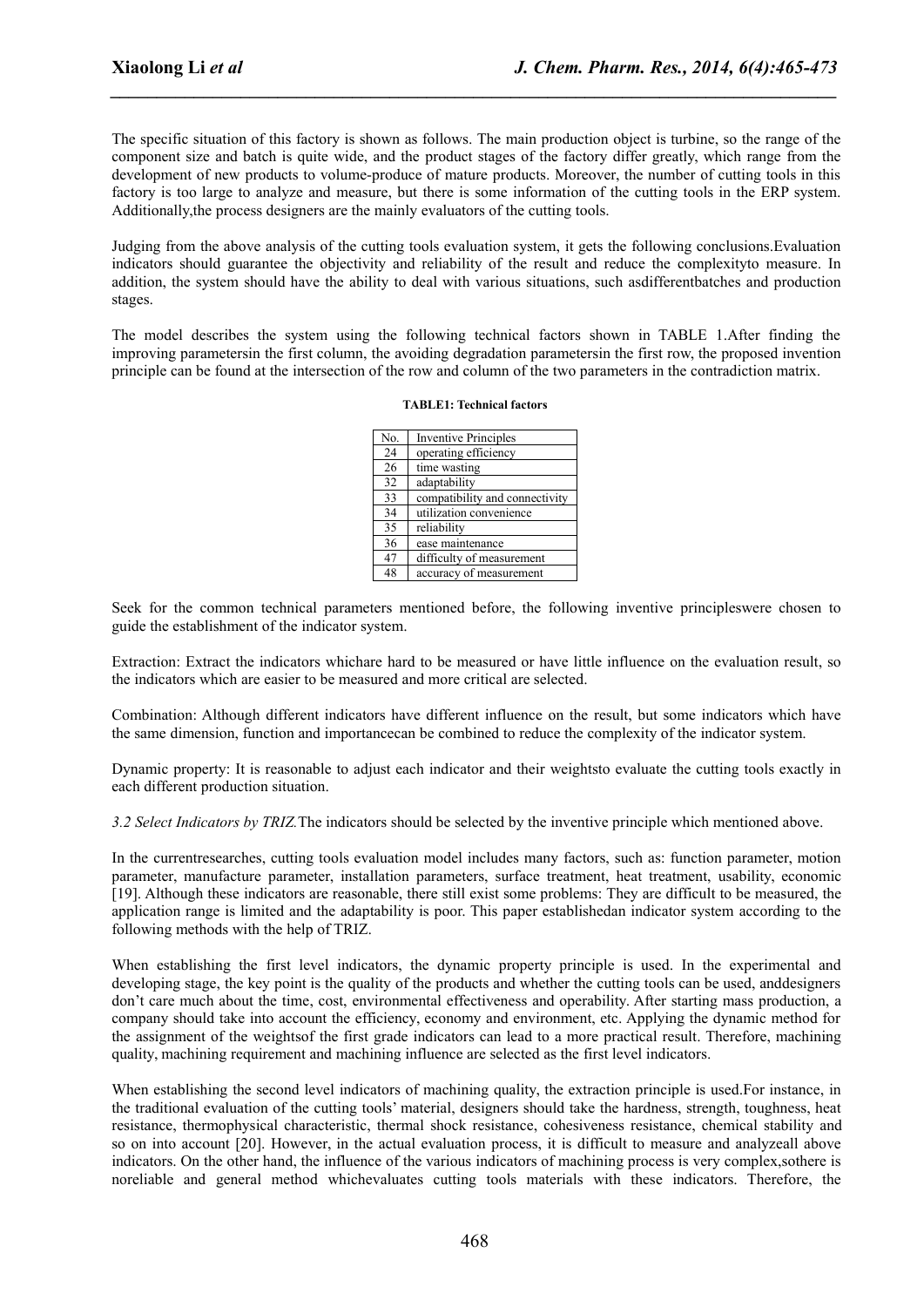modelextractedthe ISO standard classificationto evaluate the cutting tools materials. The cutting tools materials which match the workpiece material classification, can meet the requirements of processing in all aspects, including the physical and chemical properties. In addition, the indictors are easy to obtain, which can be directly looked up in the ERP system, so it's suitable to evaluate the cutting tools materials with the ISO standard classificationin the actual process.

*\_\_\_\_\_\_\_\_\_\_\_\_\_\_\_\_\_\_\_\_\_\_\_\_\_\_\_\_\_\_\_\_\_\_\_\_\_\_\_\_\_\_\_\_\_\_\_\_\_\_\_\_\_\_\_\_\_\_\_\_\_\_\_\_\_\_\_\_\_\_\_\_\_\_\_\_\_\_*

When establishing the second level indicators of machining requirement, the combination principle is used. The indictors,which are used to evaluate the process efficiency, include many factors, such as cuttingtime, tools changing time and so on.They can be added together and use the sum as the evaluation indicator of efficiency.

So in the end,the modelchose the machiningquality, machining requirement and machining influence as the first level evaluation indicators, and chose the material of blade, shape of blade, groove of blade, fillet radius, total time, total cost, greenness and agreeableness as the second level evaluation indicators, as shown in FIGURE4.



**FIGURE4: The indicator system of cutting tools evaluation system**

These evaluation indicators adequately consider the inventive principle. The establishment of these indicators takesnot only the objectivity and accuracy of the evaluation, but also the operability and computational simplicity of the measurement into account.And the evaluation system becomes adaptive in the actual situation,so it can give practical guidance indifferent stages of production.

3.3. *Assign Weights by AHP.* Weights of the cutting tools evaluation indicators can be assigned by the following steps. Establish the judgment matrix.Compare the indicators with each other, which belong to the same indicator of the higher lever.

The judgment matrix is an n\*n matrix, and n stands for the number of indicators. The established matrix is expressed as:

 $A=$ 

Here, a<sub>ij</sub> stands for the comparison numberof element i to element j with respect to each criterion. The 9-pointscale, shown in TABLE 2, can be used to decide on which element ismore important and by how much.

| Intensity                        | Intensity    | Explanation                                                                 |
|----------------------------------|--------------|-----------------------------------------------------------------------------|
|                                  | Equal        | Two activities contribute equally to the object                             |
|                                  | Moderate     | Two activities contribute equally to the object                             |
|                                  | Strong       | Two activities contribute equally to the object                             |
|                                  | Strong       | Dominance of the demonstrated in practice                                   |
|                                  | Extreme      | Evidence favoring one over another of highest possible order of affirmation |
| 2,4,6,8                          | Intermediate | When compromise is needed                                                   |
| Reciprocals of the above numbers |              | For inverse comparison                                                      |

#### **TABLE 2:AHP pairwise comparison scale**

Then check the consistency of the established matrix: Figure out the coincidence indicator using the following formula: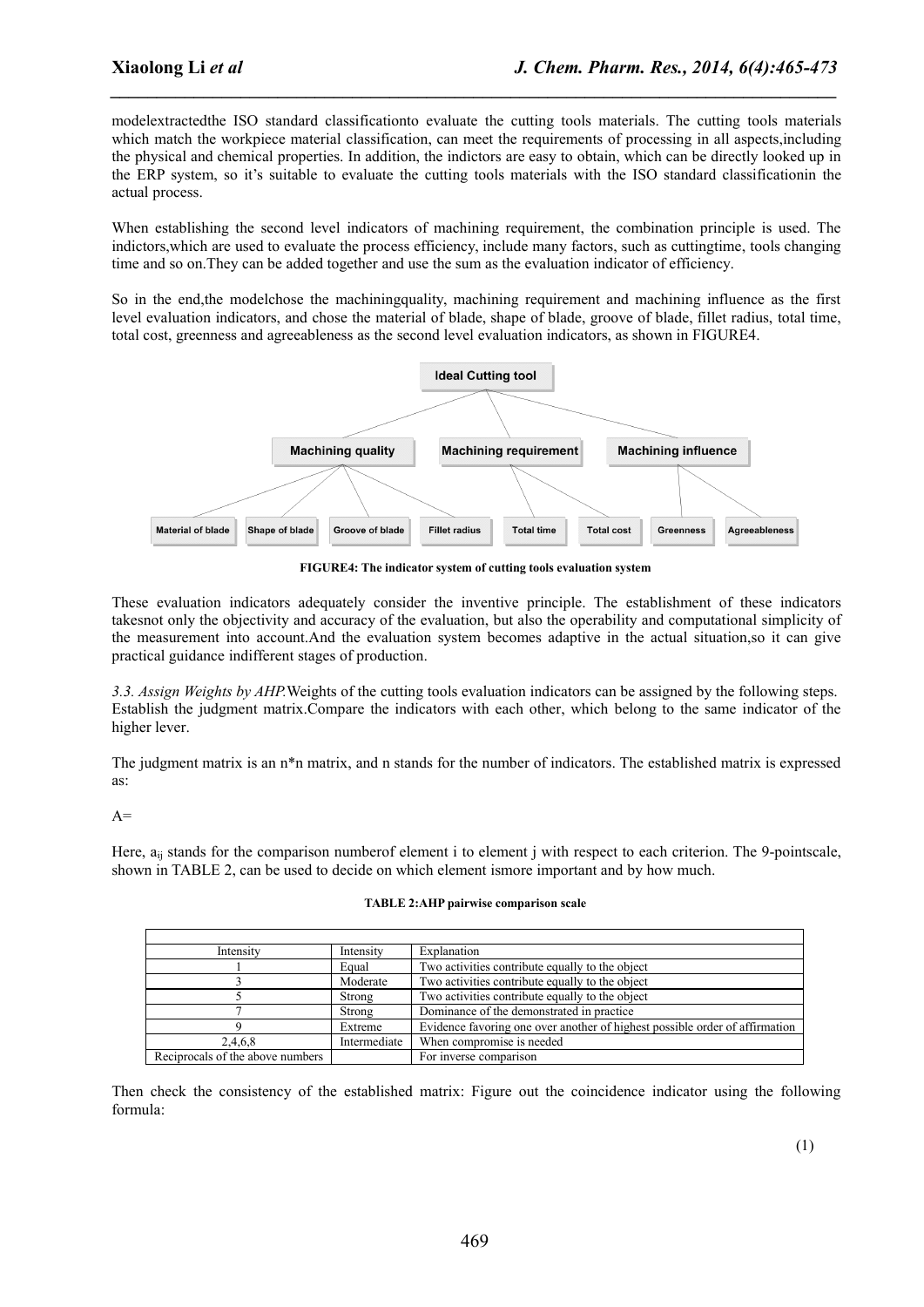Here, is the maximum eigenvalue of the matrix, and n is the order of the matrix. Then look up the random index $(R<sub>1</sub>)$ in TABLE 3, and figure out the consistency ratio using the following formula:

*\_\_\_\_\_\_\_\_\_\_\_\_\_\_\_\_\_\_\_\_\_\_\_\_\_\_\_\_\_\_\_\_\_\_\_\_\_\_\_\_\_\_\_\_\_\_\_\_\_\_\_\_\_\_\_\_\_\_\_\_\_\_\_\_\_\_\_\_\_\_\_\_\_\_\_\_\_\_*

(2)

#### **TABLE 3: Random index**

| N      |             | $\sim$<br>∸ | ٠              |      |                | . |
|--------|-------------|-------------|----------------|------|----------------|---|
| D<br>л | $\sim$<br>v | v           | $\sim$<br>0.34 | 0.89 | $\sim$<br>1.14 | . |
|        |             |             |                |      |                |   |

When  $C_R < 0.1$ , the judgment matrix is accepted.

Next,rank the indicators in single level: Considering the accuracy and the complexity of the operation, we select the feature vector method.The weight vector can be calculated by the following formula:

(3)

Here, N is one of the eigenvalues of the matrix, and W is the eigenvectors corresponding to the eigenvalues n, which is alsothe weights vector.

After the weights of the indicators which are relative to the higher level are obtained, multiply each layer weights together from bottom to top, and the result is the total weights.

*3.3. Establish Evaluation Model by FCE.* After the weightsareobtained, the model establishes evaluation model and get the evaluation result by FCE by the following steps.

Firstly, the model should determine the remark set, which can be divided into five grades: V=(excellent, good, general, bad, very bad), and the corresponding value scale:  $E=(100,80,60,40,20)$ .

Then experts are invited to grade the same indicator, and establish the fuzzy matrix using the membership degree formula:

(4)

Here,  $c_{ii}$  is the number of experts who grade the j remarkon theindicator i.And c is the total number of the experts. The fuzzy matrix is expressed as:

 $F=$ 

Next the result of the fuzzy comprehensive evaluation can be obtained by using the formula:

(5)

Here,W is the weight vector, which should be normalized to satisfy the following equation:

(6)

Finally, the priority of each cutting tool can be calculated by the formula:

### (7)

The cutting tool with larger value of N is preferred.Then cutting tools should besortedby Nand process designers can select the cutting tools reasonably according to the rank.

### **4. CASE STUDY**

A batch of shaft parts of material 1Cr11Mo1NiWVNbN need to be semi-finished now. And there are two cutting tools are available after chosen by the cutting tools select system. They are: DNMG150608-NF4 produced in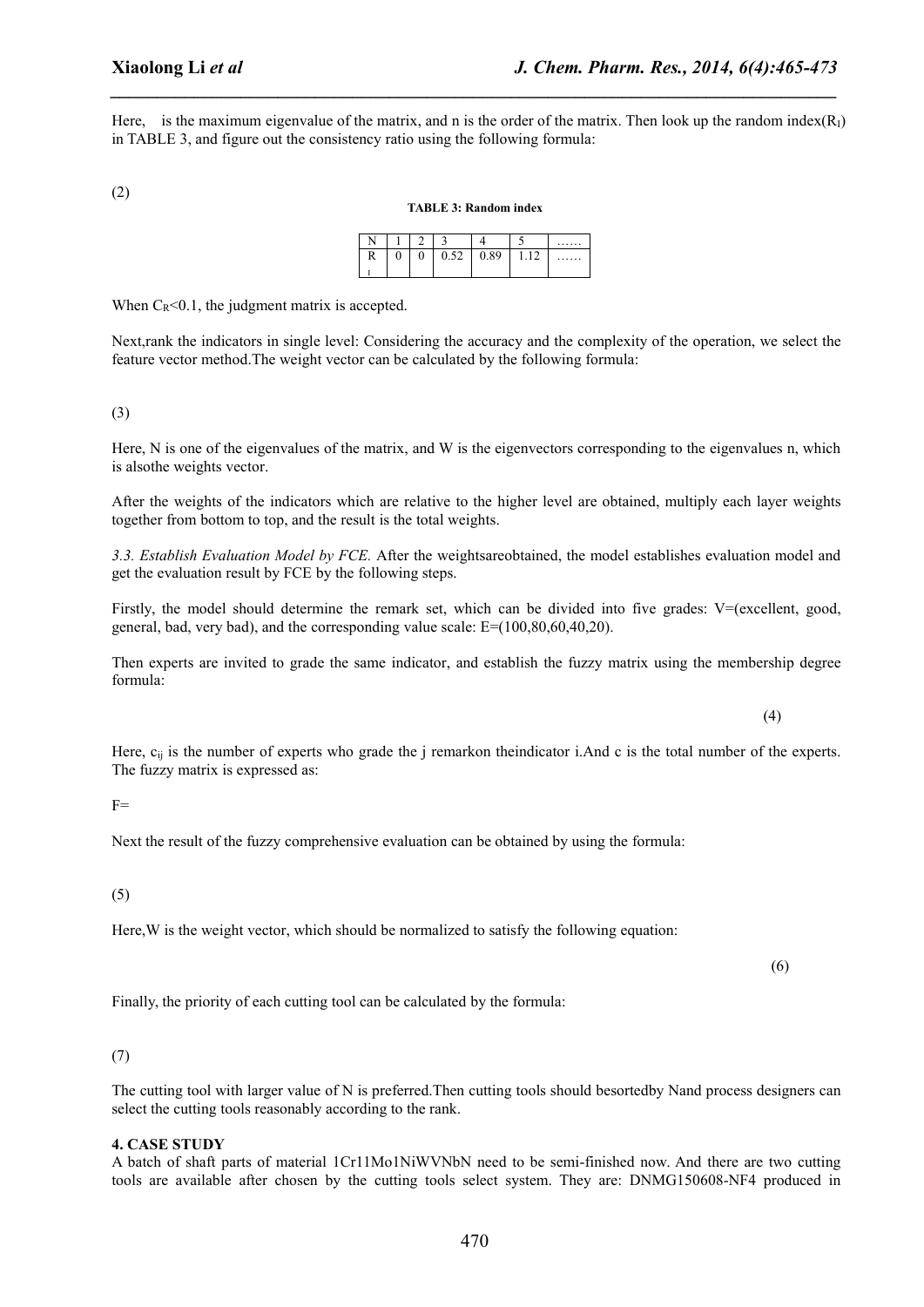Germany and DNMG150608-DF produced in China. Because the production belongs to the experimental stage, the quantity is small but the follow-up experiment depends on this experiment data, that is to say, the experiment should be accomplished as soon as possible.

*\_\_\_\_\_\_\_\_\_\_\_\_\_\_\_\_\_\_\_\_\_\_\_\_\_\_\_\_\_\_\_\_\_\_\_\_\_\_\_\_\_\_\_\_\_\_\_\_\_\_\_\_\_\_\_\_\_\_\_\_\_\_\_\_\_\_\_\_\_\_\_\_\_\_\_\_\_\_*

*4.1 Assign the Weights of the Indicators by AHP*. As referred by the preceding part of the paper, designers selected machining quality, machining requirements and machining influence as the first level indicators, and selected the other 8 indicators such as material of the blade, shape of the blade as the second level indicators. After discussing by the process designers, the following judgment matrixesare obtained: The judgment matrix of first level is:

 $A_1=$ 

The judgment matrixesof second level are:

 $A_{21} =$ ,

 $A_{22} = A_{23} =$ 

Using the formula(3), the weightsare acquired:

W<sub>A1</sub>=(0.9161, 0.3715, 0.1506),

W<sub>A21</sub>=(0.8578,0.4744,0.1732,0.0959),

W<sub>A22</sub>=(0.9806,0.1961),

W<sub>A23</sub>=(0.3162, 0.9487).

Then check the consistency, the check results are shown in TABLE 4.

**TABLE 4: Check results of the consistency** 

| Index            | A <sub>1</sub> | $A_{21}$ | A <sub>2</sub> | A <sub>2</sub> |
|------------------|----------------|----------|----------------|----------------|
|                  |                |          | $\mathbf{2}$   | 3              |
| $A_{\text{max}}$ | 3.0385         | 4.0104   |                |                |
| Ċı               | 0.01925        | 0.00346  |                |                |
| Rı               | 0.52           | 0.89     |                |                |
| $C_R$            | 0.03701        | 0.00389  |                |                |

It can be seen from the table, each index of  $C_R$  values is less than 0.1, so the indicators are consistent. Then the indicator weights ofeach layer were multiplied to get the total weights, the results are shown in TABLE 5

#### **TABLE 5: Weight of each index**

| <b>Index</b>      | Weight  |
|-------------------|---------|
| Material of blade | 0.78583 |
| Shape of blade    | 0.43459 |
| Groove of blade   | 0.15866 |
| Fillet radius     | 0.08785 |
| Total time        | 0.36429 |
| Total cost        | 0.07285 |
| Greenness         | 0.04761 |
| Agreeableness     | 0.14287 |

We normalize the results and express them in a vector form:

W=(0.37517, 0.20748, 0.07574, 0.04194, 0.17392, 0.03478, 0.02273, 0.06821)

*4.2. Establish the Cutting Tools Evaluation Model by FCE.*Inviting several experts to mark the two cutting tools, we get the fuzzy comprehensive evaluation matrixes as follows.

 $F_1=$ 

 $F_2=$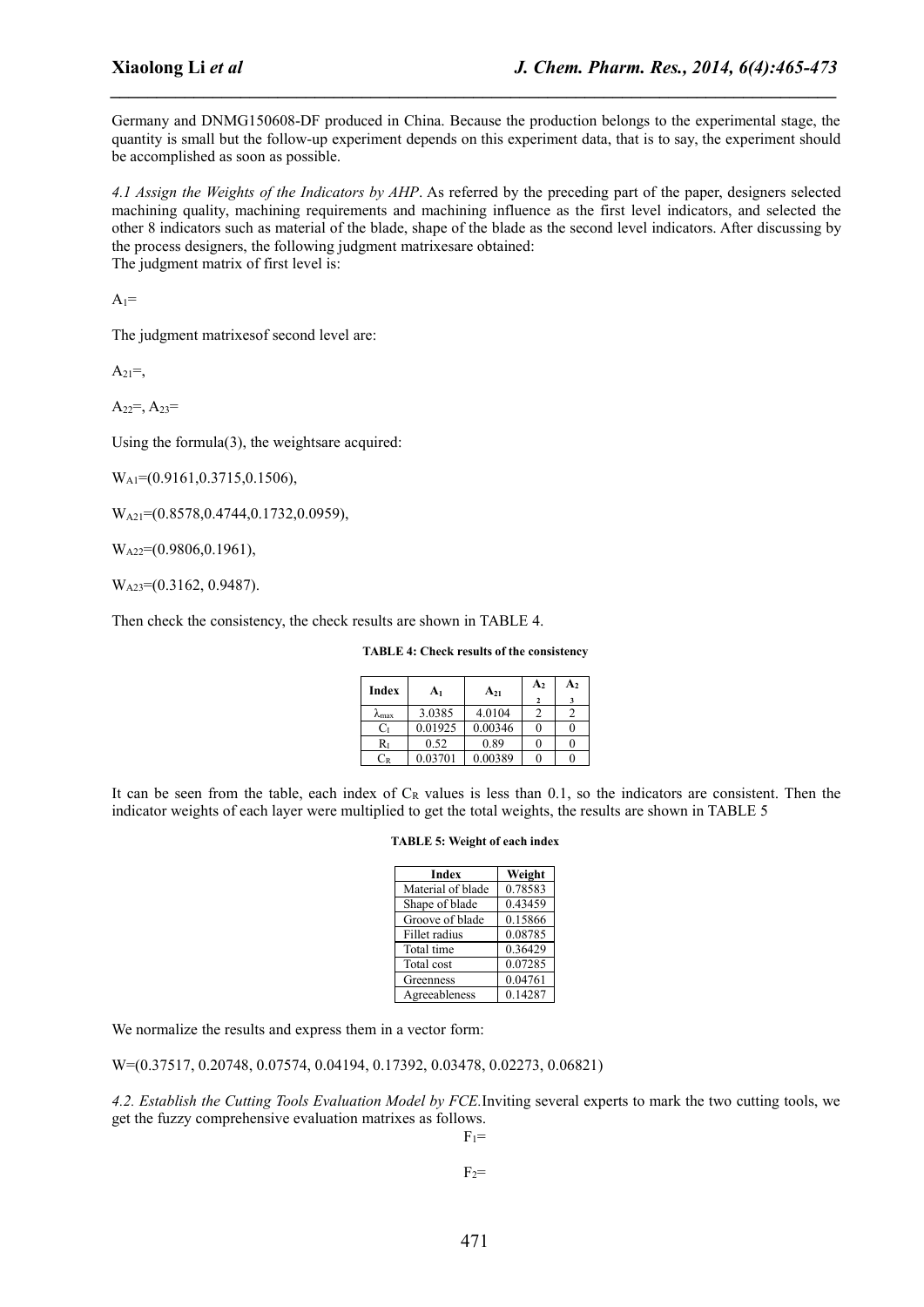According to the weight vector W, as figured out by the preceding part of the text, using the formula(5) and normalizing the computation, The results of comprehensive fuzzy evaluation can be obtained:

*\_\_\_\_\_\_\_\_\_\_\_\_\_\_\_\_\_\_\_\_\_\_\_\_\_\_\_\_\_\_\_\_\_\_\_\_\_\_\_\_\_\_\_\_\_\_\_\_\_\_\_\_\_\_\_\_\_\_\_\_\_\_\_\_\_\_\_\_\_\_\_\_\_\_\_\_\_\_*

S1=(0.343,0.259,0.280,0.098,0.020)

S<sub>2</sub>=(0.238, 0.294, 0.349, 0.119, 0.000)

Finally, we can use the formula(7) to figure out the priority of the two cutting tools respectively:  $N_1$ =76.14,  $N_2 = 73.02$ .

Apparently,  $N_1 > N_2$ , so DNMG150608-NF4 is more suitable as the cutting tool for the machining.

In order to verify the rationality of the results, some experts and process designers in the factory were invited to select the two cutting tools mentioned above based on their knowledge. And the result is shown in FIGURE 5. On the whole, the majority of them chose DNMG150608-NF4, and a few of them chose the DNMG150608-DF. After further analysis it can be found that the people, who selected DNMG150608-DF, are mostly process designers rather than the experts. To capture the reason for their decision, the people who chose DNMG150608-DF were interviewed. Their statements showed that they chose DNMG150608 – DF mainly because of its relatively lower price.



**FIGURE5:The select result of the experts and process designers**

The experimental stage, however, focuses on the processing quality and the cost should be a secondary consideration. In summary, according to the present situation, DNMG150608 - NF4 is a better choice, which is same as the result gotten by the evaluation model. So the proposed method is feasible, which can be used in the practical selection process.

### **CONCLUSION**

This paper proposed anevaluation model of cutting tools which is based on the combination of TRIZ, AHP and FCE. A case was used to check the rationality of the proposed model.The research result demonstrated that the indicators chosen by TRIZ are scientific and reasonable, which reduced the difficulty of evaluating on the basic of guaranteeing the reliability and accuracy of the result. And it can also make different evaluation schemes in order to adapt to different enterprise scales and production stages. This method was made clearly and scientifically to the user by obtaining the relative importance of each indicator and calculating the weights by AHP. Furthermore,FCE solved the vagueness and uncertainty in the process. To summarize, establishing the cutting tools evaluation model by TRIZ eliminated the disconnection between theory and practice.The disadvantage, which is inevitable when applying only one method, wasavoided by combining AHP and FCE, The furtherresearch will continue to test the model in practical situationsand strengthen TRIZ by utilization of other tools such as QFD and so on.

#### **Acknowledgments**

This work was supported in part by NSFC (National Natural Science Foundation of China) under Grant No. 51175357&No. 51105260&No. 51175355. Gratitude is also extended to the reviewers and the Editor for their valuable comments.

#### **REFERENCES**

[1] Wu D,& Wang X K. (**1998**). *Journal of Tsinghua University* (Sci&Tech), 2.

- [2] LI, L., LIU, E. F., & LOU, C. H. (**2005**). *Light Industry Machinery*, 4, 022.
- [3] Tan, X. C., Liu, F., Cao, H. J., & Zhang, H. (**2002**). *Journal of materials processing technology*, 129(1), 467-470.
- [4] Mao W,& Hong S H. (**2005**). *Machine Building and Automation*, 34(4), 4-6.
- [5] Mao W. (**2005**). *Machine Building and Automation*,2(37.38).